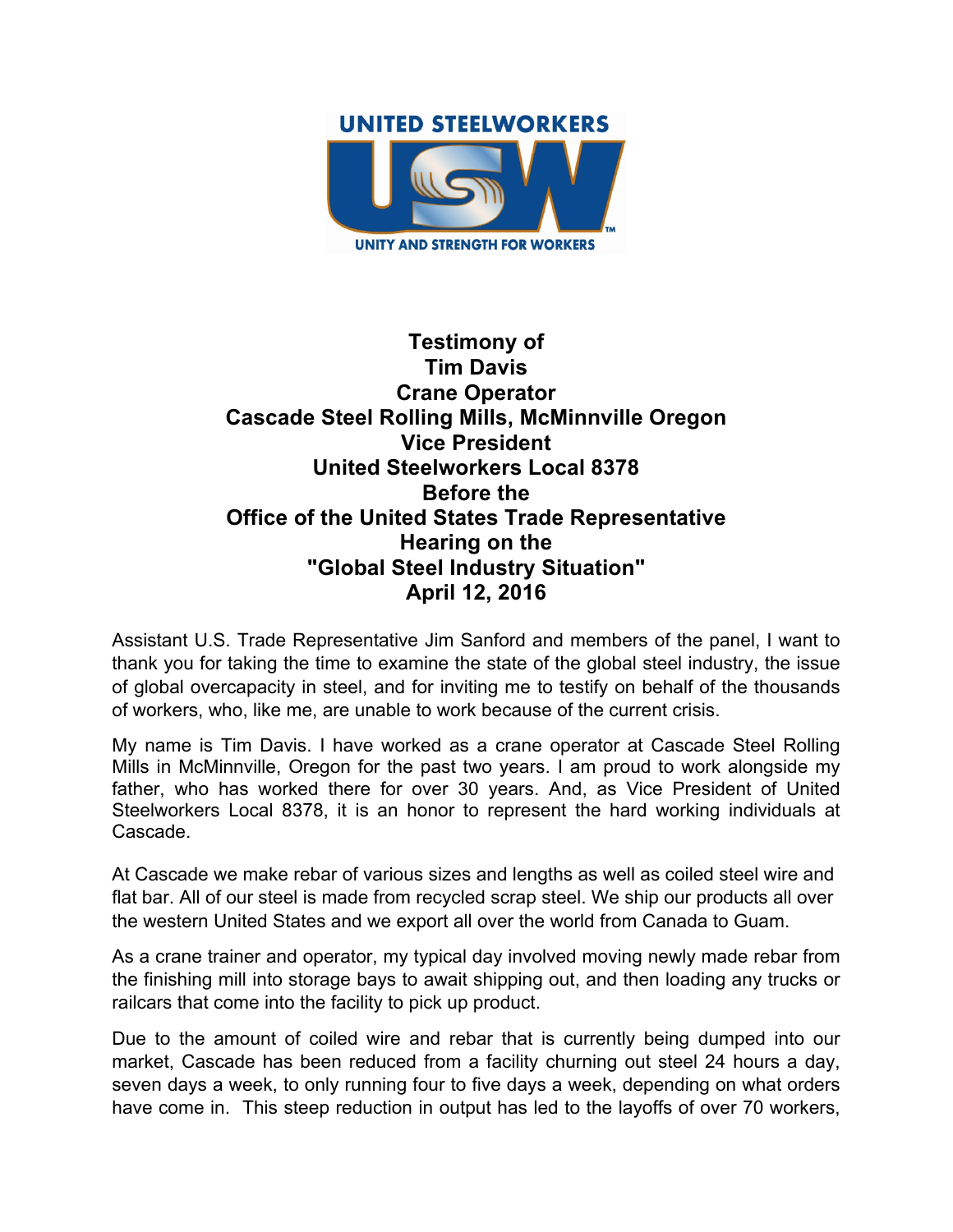myself included, and a freeze in hiring summer help from the local college. Our manufacturing capacity dropped 15 % from around 75% to 60%. This layoff has been hard on me and my family as we work to make ends meet.

We have had to significantly reduce our standard of living and change our life styles to reflect the loss of my income. Our kids don't understand why we had to start shopping at discount and second hand stores, or why we are buying different brand groceries that don't quite taste the same.

The kids both need braces and we just had to take over \$3,000 out of our savings to pay for the first step of my daughter's dental care plan, just for a spacer she will have for the next 3 months. After those 3 months it will be over \$4,000 for the next step. That is money that we have no means to replace in our current financial situation.

My community is suffering from the import crisis and from global overcapacity in steel. According to a 2009 survey from the Oregon labor department, every 1 job at Cascade steel creates 4 jobs in the local community. With currently 70 workers laid off, 280 local jobs in my community are at risk.

In addition to the layoffs at Cascade, another large employer, SP Fiber Technologies, permanently closed and laid off its 200 employees. This has made the economic activity generated by Cascade even more important. Between SP Fiber's closure, and the layoffs at Cascade, my community is really hurting.

A close friend of mine owns Mikey's Pizzeria and has told me that his business in the last quarter has declined 29% since the same quarter last year. If something doesn't turn around, he will be forced to lay off workers. Other local businesses will follow, adding to the negative spiral of layoffs and reduced spending that is crippling McMinnville.

I love my job and wake up every morning hoping to hear the phone ring, calling me back to work. I love the feeling of the crane controls in my hands. I love the people I work with and how they've become more of an extended family than simply coworkers. I miss being able to provide everything my family needs. I miss the security of knowing that when something like a dental bill for one of my children comes in, I will be able to pay it.

Cascade Steel isn't just a job to me, it helped raise me. The pay checks my dad received from working there when I was growing up allowed me to participate in sports while I was in school, paid for our family vacations and ensured that I had a roof over my head and food on the table. I want that for my family. I want to know that as long as I work hard to provide for my family that they can have the same childhood I did thanks to my dad working hard at Cascade Steel.

If we continue down this path of apathy toward American manufacturing and continue to consciously outsource American manufacturing jobs, we will become a nation of service and retail workers. We will not create, build or manufacture anything on our soil because it will be cheaper to import foreign products that are poorly made by cheap